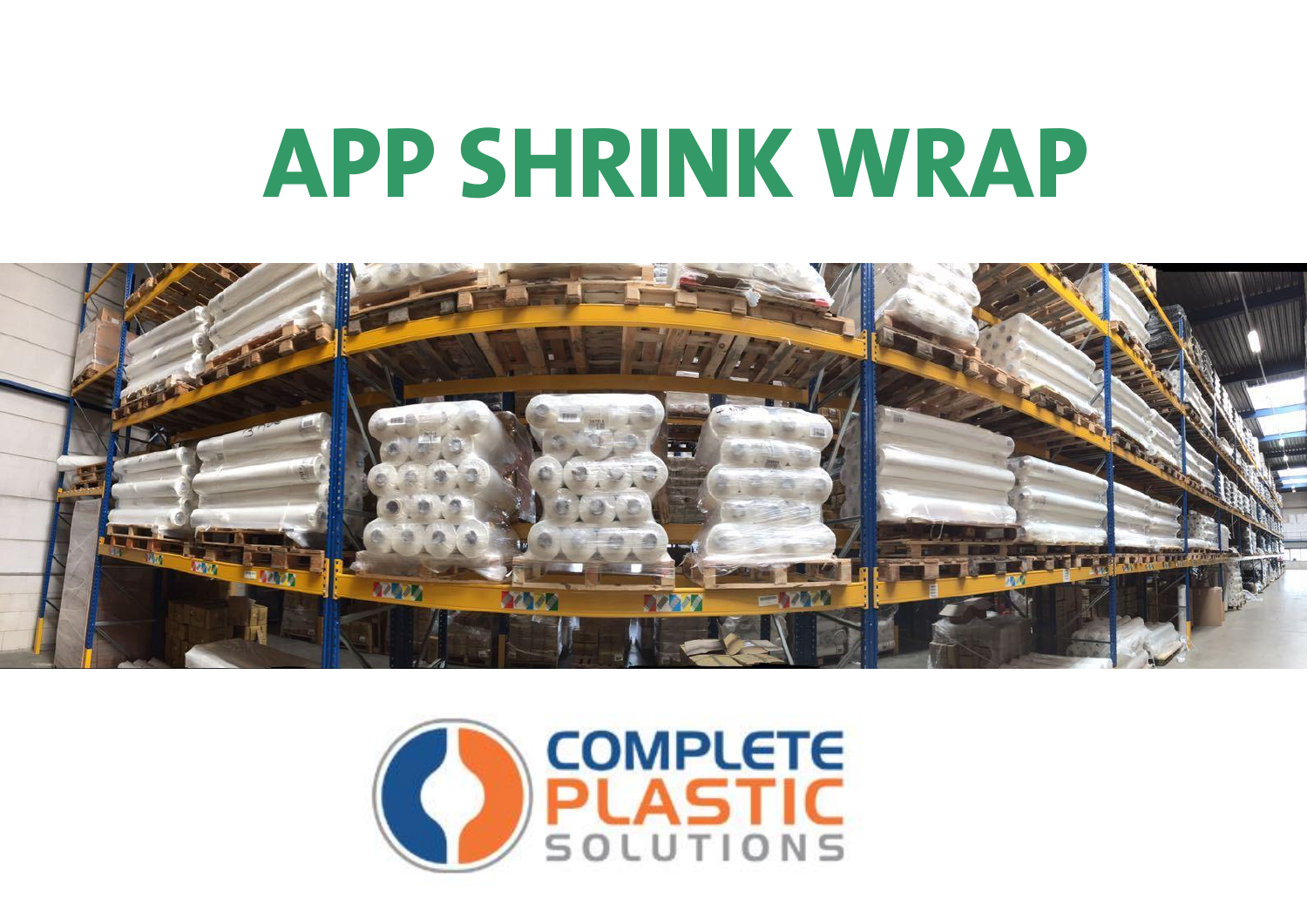

The APP Shrink Wrap is a film that is used a lot for the construction of scaffolding, for shipping big sized packages and for covering boats. The big advantage of APP Shrink Wrap is the fact that after heating the film it shrinks and becomes a second skin and will cover the object completely. After sealing, the shrink wrap is attached tightly around the object, so that it can't flap or tear. The most used shrink wrap is 300 micron (normal and flame retardant) and 200 (flame retardant) micron and we can offer the sizes 3x50, 4x25, 5x25 and 6x25, 7x15 and 8x20 from stock. For questions or prices, please contact:

Scott Barton *Director*

**Complete Plastic Solutions** 43 Southampton Road Ringwood, BH241HE tel: [+44-1425896044](tel:+31%20174%20638%20410) [www.complete-plastics.co.uk](http://www.complete-plastics.co.uk/)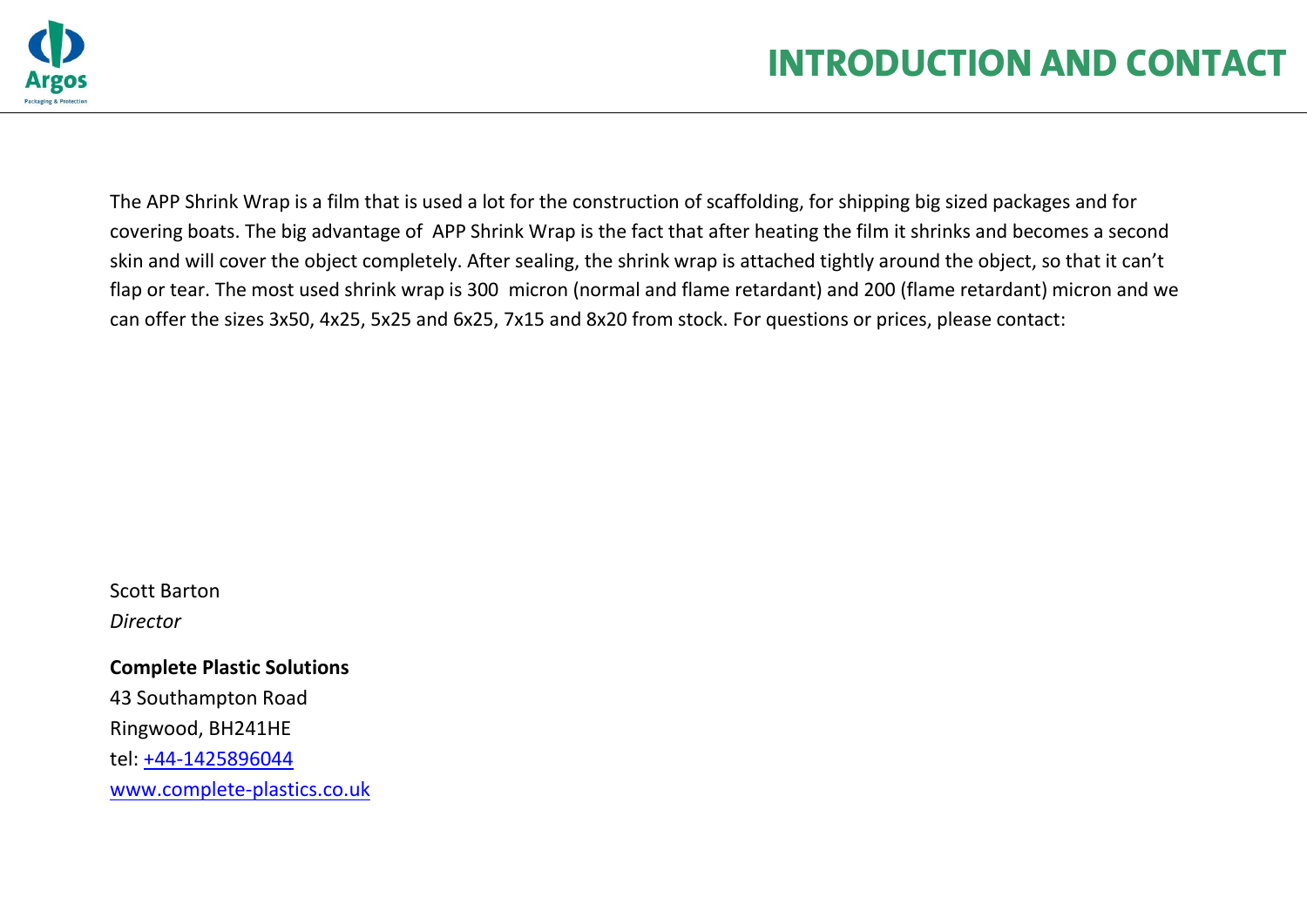

## APP SHRINK WRAP - SUPPLIES

The APP Shrink Wrap is in general always available on stock in the standard sizes and thicknesses. This includes the 200 micron flame retardant white APP Shrink Wrap, and the 300 micron normal and flame retardant white APP Shrink Wrap. The standard sizes we have available from stock are 3x50, 4x25, 5x25, 6x25, 7x15, 8x20 and 8x25.

APP Shrink Wrap is also available in a transparent and black variety occasionally. Argos is able to provide anything between 30 and 400 microns in different widths (up to 8 meter) and lengths in custom colouring and with customized printing and logo. This customized shrink wrap is subject to a minimal order quantity.

## SHRINK WRAP ACCESSORIES - SUPPLIES

Besides supplying APP Shrink Wrap in different sizes, thicknesses and colours, Argos also provides the needed accessories for doing a perfect shrinking job.

- Argos has two different shrinking gun sets available: the Ripack 3000 and the Express Raptor.
- For patching up the loose ends and flaps of plastic Argos has multiple varieties of tape like high quality APP Shrink Wrap Tape and APP Duct-Tape.
- To attach the plastic to the railing Argos has two boxsizes of pipe clamps (100pc and 655pc)
	- Argos also has a special APP welding glove which meets the EN388, EN407 and EN12477 norms.







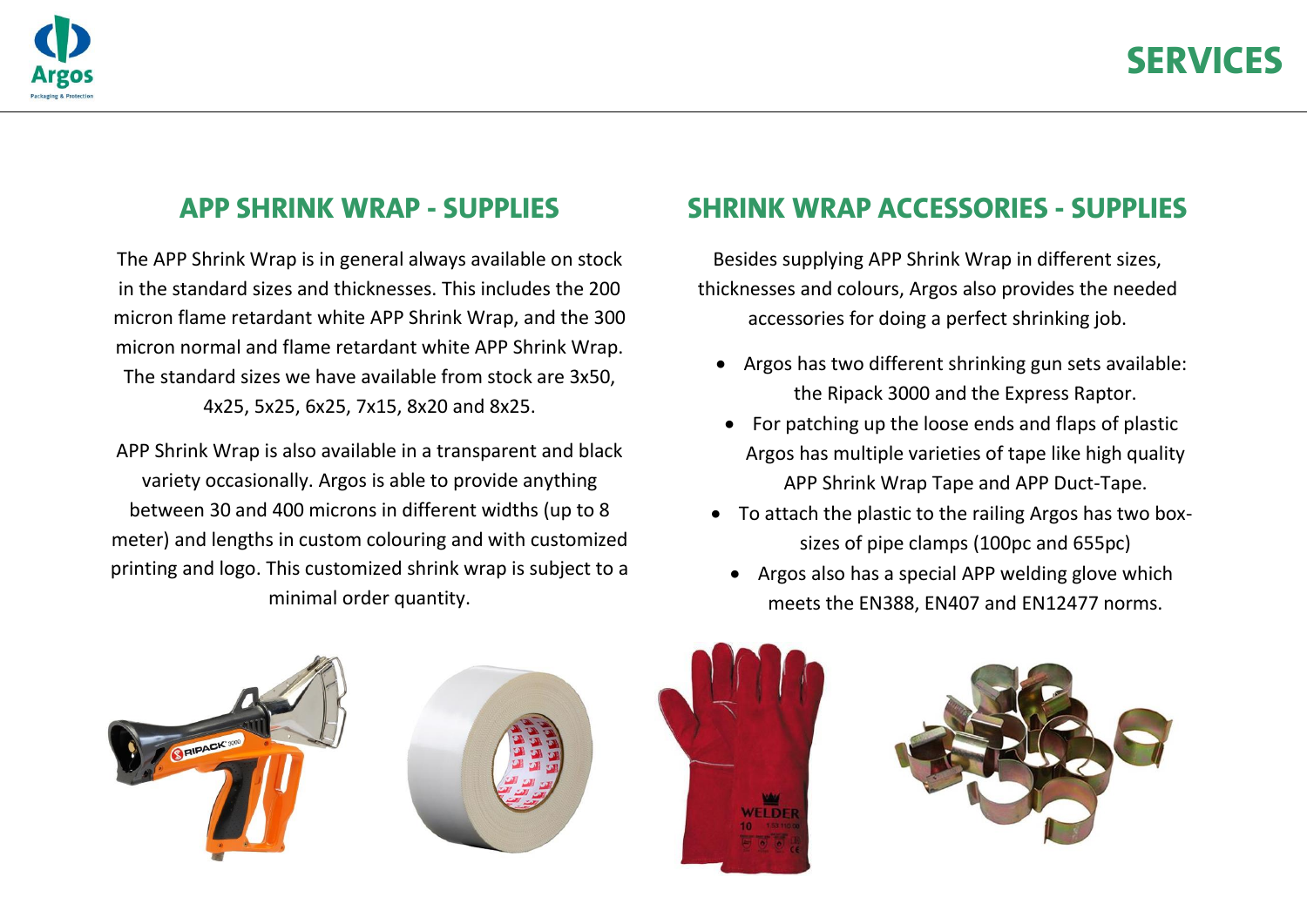

## APPLICATIONS



Our APP Shrink Wrap is mainly used in the scaffolding business. Our strong plastic works for both the inside as well as the outside of the job. It protects and contains the workforce and materials that are inside of the scaffold from the weather, but it also keeps dust, dirt and debris inside of the scaffold or workplace.



Argos also provides the same APP plastic for encapsulating boats for winterization purposes. You can do this with our standard 300 micron plastic, but our 200 micron is mostly used to do this kind of job. By covering your boat with shrink wrap it stays protected against rain, frost and dirt during the winter period.



## SCAFFOLDING BOATS INDUSTRIAL PACKAGING

The third usage option is industrial packaging. Industrial packaging is mostly done for transport purposes, so your product is protected during the period it is on its way to its destination. The APP plastic will be shrunken on the object to cover any shape and become a strong and drum-tight second skin.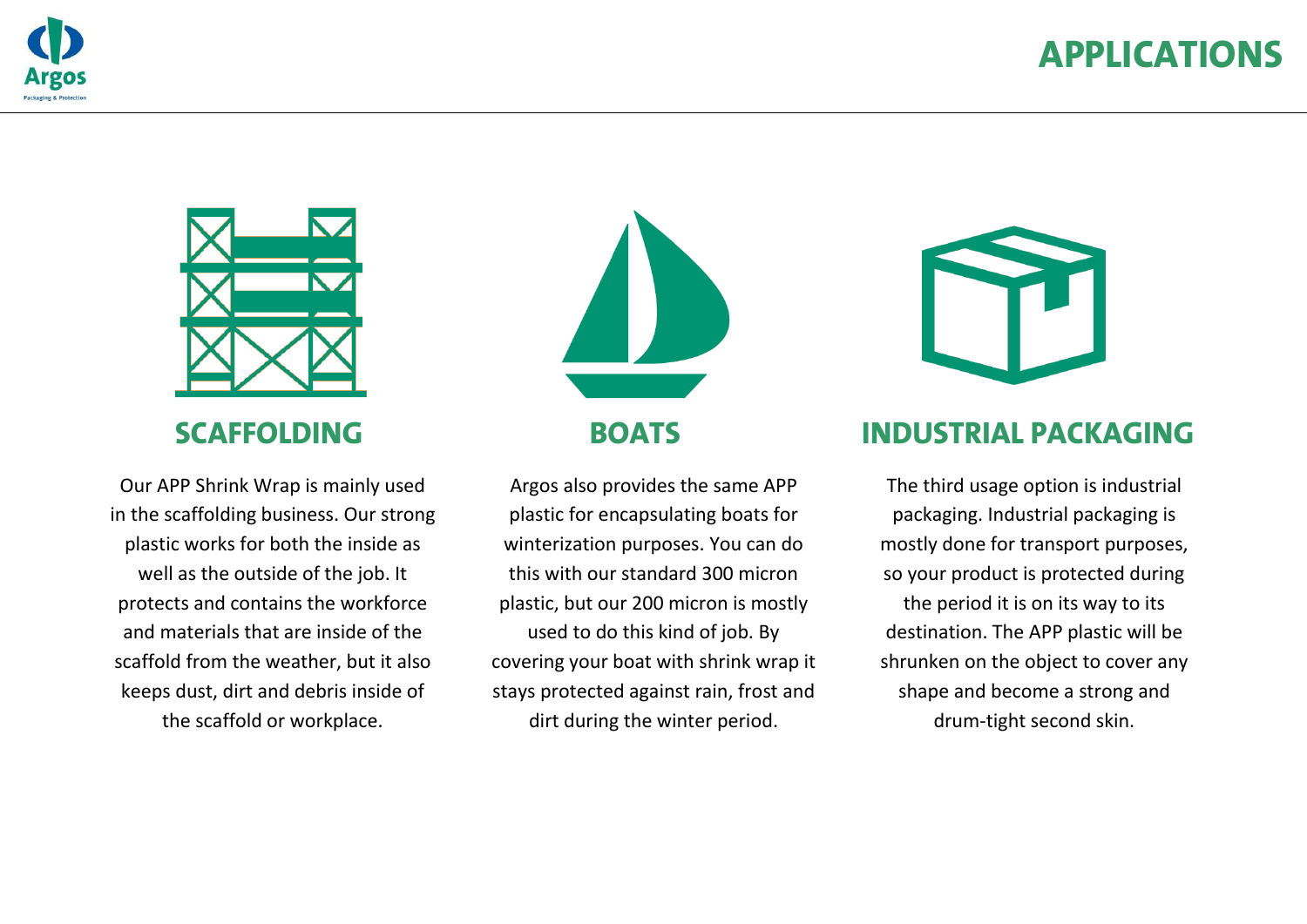

## **SPECIFICATIONS AND CERTIFICATIONS**

|                            |       | <b>SPECIFICATIONS</b> | <b>UNIT</b> | <b>NORM</b>           |
|----------------------------|-------|-----------------------|-------------|-----------------------|
| <b>Average thickness</b>   |       | 0,3                   | mm (+-3%)   | <b>ISO 4591</b>       |
| <b>Yield strength</b>      | M.D.: | $10,5 - 12,0$         | Mpa         | <b>ISO 1184</b>       |
|                            | T.D.: | $10,5 - 12,0$         | Mpa         |                       |
| <b>Tensile strength</b>    | M.D.: | $19,0 - 22,0$         | Mpa         | <b>ISO 1184</b>       |
|                            | T.D.: | $18,0 - 21,0$         | Mpa         |                       |
| <b>Elongation at break</b> | M.D.: | $400 - 500$           | %           | <b>ISO 1184</b>       |
|                            | T.D.: | $500 - 600$           | %           |                       |
| Elmendorf tear strength    | M.D.: | 35-50                 | N/mm        | ISO 6383/2            |
|                            | T.D.: | 40-60                 | N/mm        |                       |
| <b>Shrink percentages</b>  | M.D.: | 47-52                 | %           |                       |
|                            | T.D.: | $5 - 20$              | %           |                       |
| UV stabilisation           |       | 80                    | kLy         | <b>ASTM G 154-00a</b> |
| <b>Fire Class</b>          |       | <b>B1</b>             |             | DIN 4102-1            |
| <b>Density</b>             |       | 0,97                  | g/cm3       | ISO 1183              |

**LDPE** 



**BI-AXIAL** 

resistant



**DIN 4102B1** 

**UV-RESISTANT FLAME RETARDANT**  **ARGOS PACKAGING & PROTECTION AARTSDIJKWEG 35** ZIPCODE: 2676 LE **CITY: MAASDIJK** 

The following sample(s) was / were submitted and identified on behalf of the client as: Sample Description: 300MICRON SGS Ref No.: 201312000095-1 **Country: THE NETHERLANDS** 

#### **Test Requested:**

To determine the flammability (building materials class B1) in accordance with DIN 4102-1 (May 1998) Fire behaviour of building materials and elements Part 1: Classification of building materials, Requirements and testing

Test Results: -- See attached sheet --

#### **Conclusion:**

The tested sample meets the low flammability requirements of class B1 of building materials under DIN 4102-1 (May 1998).

#### **Test Period:**

Sample Receiving Date **Test Performing Date** 

: JAN.09, 2014 : JAN.09, 2014 TO JAN.22, 2014

Signed for and on behalf of SGS-CSTC Co., Ltd.

Allen Zou **Technical Supervisor**